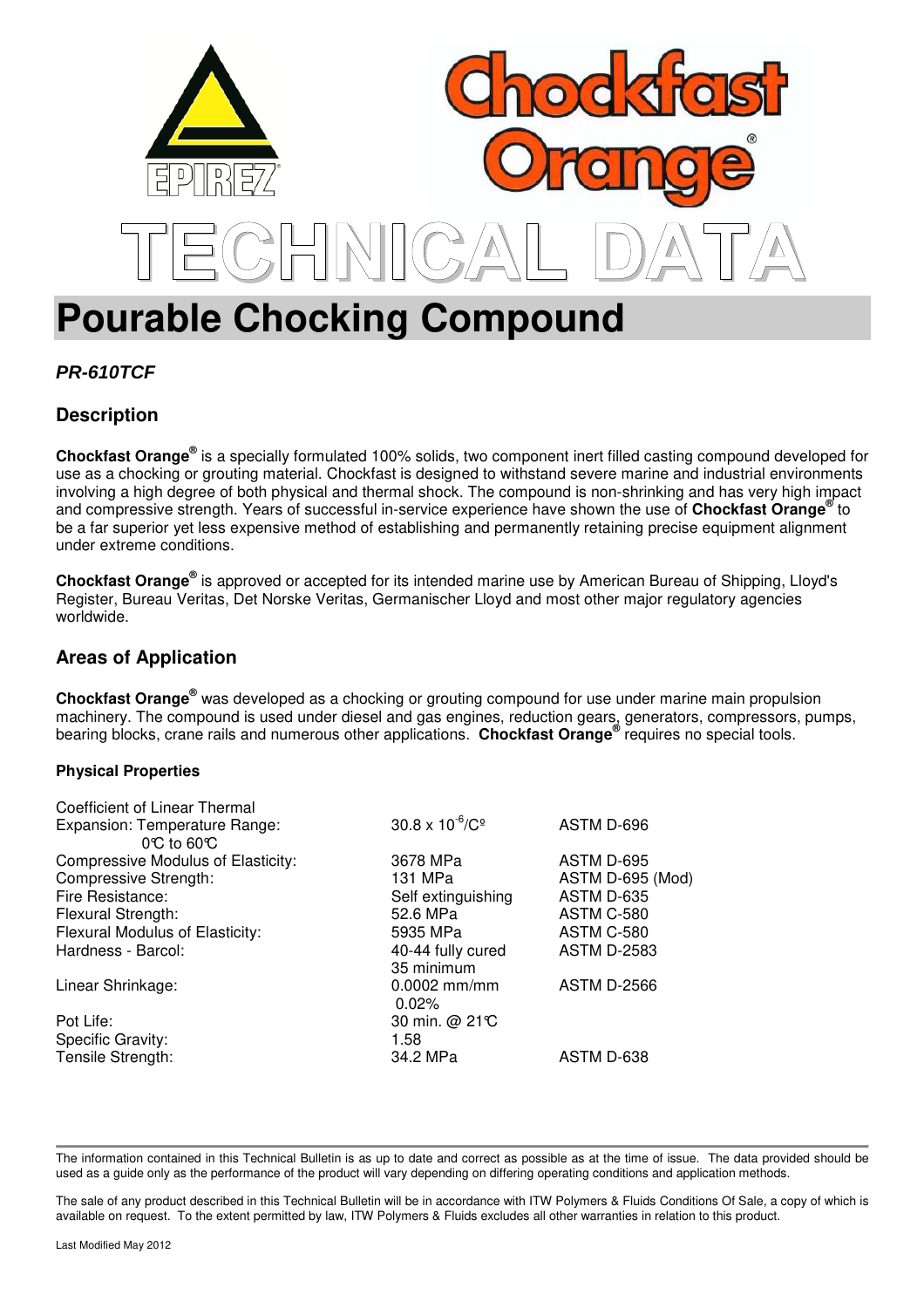### **Physical Properties continued**

| Cure Time:                                                                                 | 48 hours @ 15°C<br>36 hours @ 18°C<br>24 hours @ 21°C<br>18 hours $@$ 26°C                                                                                                             |
|--------------------------------------------------------------------------------------------|----------------------------------------------------------------------------------------------------------------------------------------------------------------------------------------|
| Shelf Life:<br><b>Shock Resistance:</b><br>Shear Strength:<br>Thermal Shock:<br>Vibration: | More than 18 months<br>Pass MIL-S-901C (Navy) High Impact Shock Test, Grade A, Type A, Class 1<br>FED-STD-406 (Method 1041)<br>37.2 MPa<br>Pass -18℃ to 100℃ ASTM D-746<br>MIL-STD-167 |

## **Estimating Data**

3.4 kg kit Chockfast Orange $^{\circledR}$  = 1.96 Litres

### **Hardener Ratio Guide**

The hardener ratio may be varied to optimize the reaction and cure. Note that the resin temperature should be in the range  $20^\circ$ -  $25^\circ$ C.

The hardener reduction lines are to be read with the bottle standing upright.

The maximum amount of hardener possible should normally be used. The graph is for guidance, and the optimum amount will usually be slightly more than it shows. Dispose of excess hardener in an approved manner and do not collect the remainder of several bottles in one bottle as it may be mistaken for a complete hardener unit.



ITW Polymers & Fluids East Tamaki 2013, Auckland<br>Phone (09) 272 1945 Fax (09) 273 6489